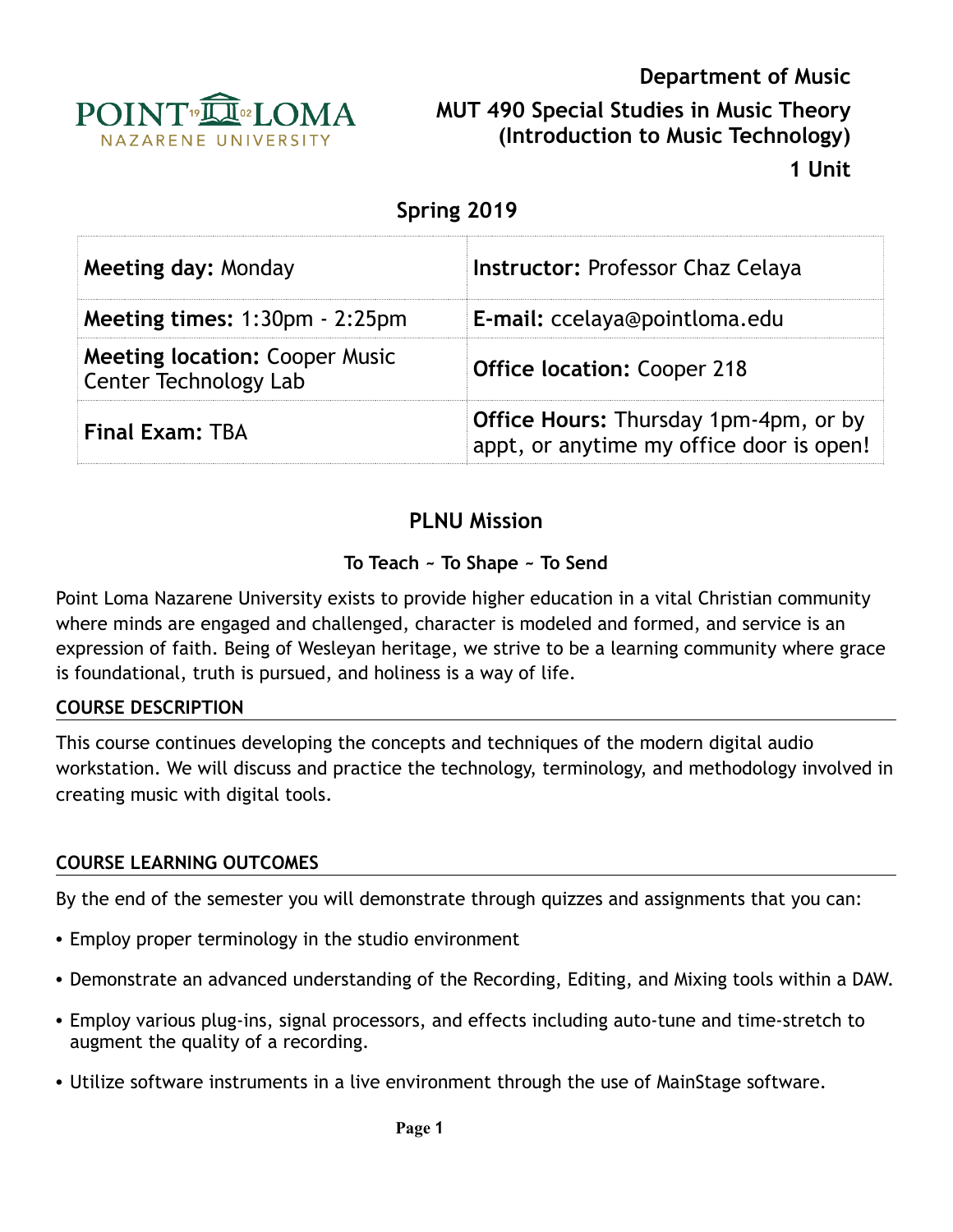• Demonstrate the ability to record, edit, mix, master, and bounce a multi-track session.

### **COURSE SCHEDULE AND ASSIGNMENTS**

- Assignment descriptions are found in Canvas under "Modules."
- Quizzes will be administered immediately at the beginning of class with a maximum allotted time of 10 minutes. Quizzes will be given through Canvas, and will be based on lecture and reading material. Only the use of your journal will be allowed during the quiz, your textbook is not allowed to be used.
- Attendance is expected at every class session and unexcused absences will result in a reduced grade.

| <b>DATE</b><br><b>PRESENTED</b> | <b>CLASS CONTENT</b>                 | <b>READING /</b><br><b>ASSIGNMENT</b><br><b>DUE</b> |
|---------------------------------|--------------------------------------|-----------------------------------------------------|
| 1/8/19                          | Introduction                         |                                                     |
| 1/14/19                         | Audio Fundamentals: Stage Essentials | TSG: 1 & 2                                          |
| 1/21/19                         | Audio Fundamentals: Sound Waves      | TSG: 3 & 5                                          |
| 1/28/19                         | Audio Fundamentals: Microphones      | TSG: 6 & 7                                          |
| 2/4/19                          | Audio Fundamentals: EQ & Compression | TSG: 8 & 9                                          |
| 2/11/19                         | Logic Pro: Overview & Bouncing       |                                                     |
| 2/18/19                         | Logic Pro: Tools                     |                                                     |
| 2/25/19                         | Logic Pro: Software Instruments      |                                                     |
| 3/11/19                         | Logic Pro: Plug-Ins                  |                                                     |
| 3/18/19                         | Logic Pro: Automation                | <b>Final Mix Down</b>                               |
| 3/25/19                         | Mainstage                            |                                                     |
| 4/1/19                          | Mainstage                            | MainStage Session                                   |
| 4/8/19                          | Finale                               |                                                     |
| 4/15/19                         | Finale                               |                                                     |
| 4/24/19                         | <b>Finale</b>                        | <b>Final Lead Sheet</b>                             |
|                                 | <b>FINAL: TBD</b>                    |                                                     |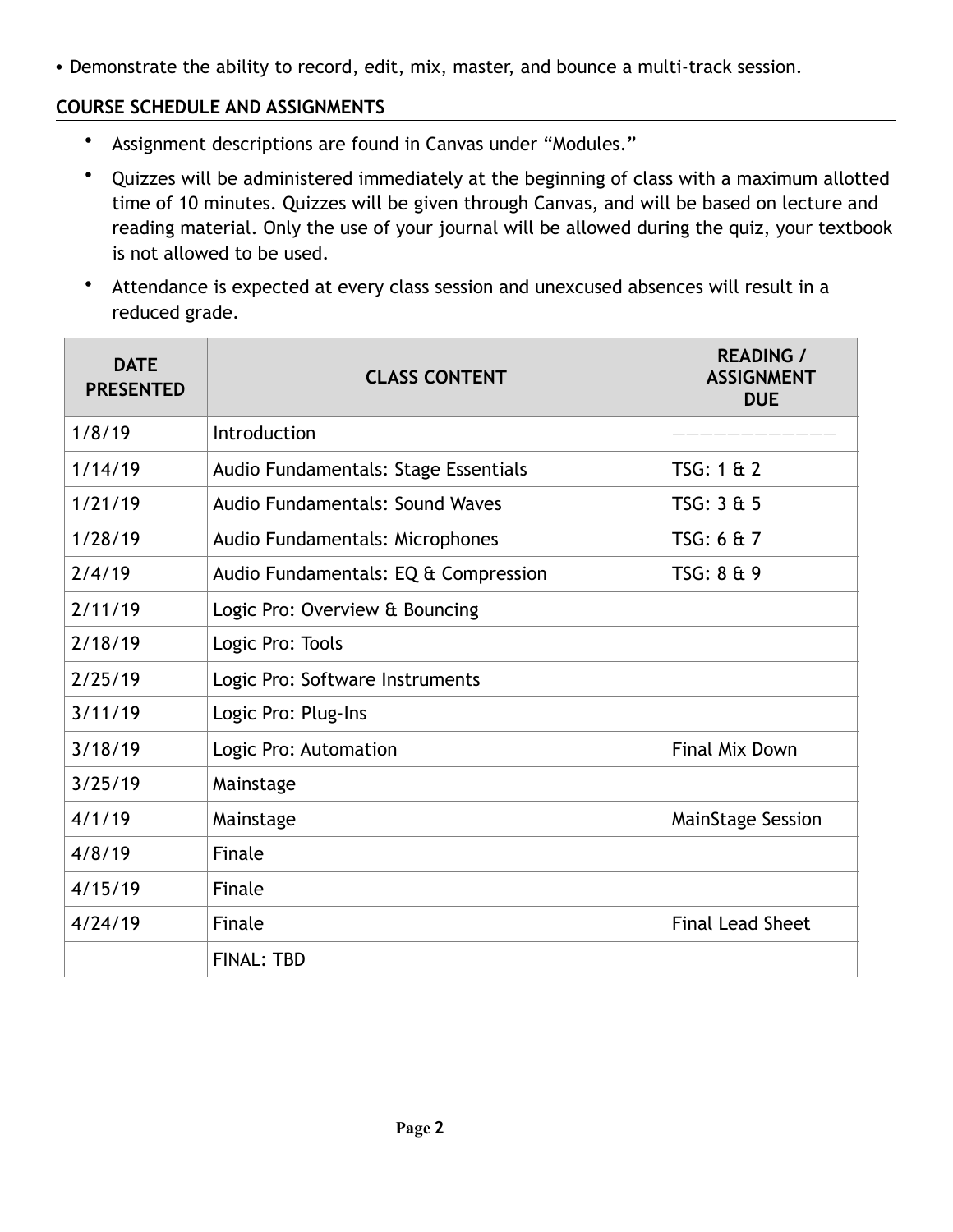Note:

- 1. Chaz Celaya, The Sound Guide, Positive Infinity Press (2013). (Digital Version Provided By Instructor in Canvas)
- 2. A USB 3.0 Flash Drive (Minimum 32GB) is required for storing and sharing your projects.
- 3. A set of professional over the ear "closed back" headphones. Industry standards are: Sony MDR-7506, Beyerdynamic DT-770. More affordable options: Monoprice 605055 or Monoprice 8323.
- 4. Access to Logic Pro, Mainstage, and Finale Software (Provided in the Technology Lab)
- 5. A single notebook for handwriting notes.

#### **ASSESSMENT AND GRADING**

|                                                 | Grade scale:   |               |
|-------------------------------------------------|----------------|---------------|
| Quizzes: 40%<br>Attendance & Participation: 10% | $A = 93 - 100$ | $C = 73 - 76$ |
|                                                 | $A = 92 - 90$  | $C = 70 - 72$ |
| Assignments/Projects: 50%                       | $B+=87-89$     | $D+=67-69$    |
|                                                 | $B = 83 - 86$  | $D=63-66$     |
|                                                 | $B = 80 - 82$  | $D = 60 - 62$ |
|                                                 | $C+=77-79$     | $F = 0.59$    |

### **INCOMPLETES AND LATE ASSIGNMENTS**

All assignments are to be submitted/turned in by the beginning of the class session when they are due—including assignments posted in Canvas. Incompletes will only be assigned in extremely unusual circumstances.

#### **FINAL EXAMINATION POLICY**

Successful completion of this class requires taking the final examination **on its scheduled day**. The final examination schedule is posted on the [Class Schedules](http://www.pointloma.edu/experience/academics/class-schedules) site. No requests for early examinations or alternative days will be approved.

#### **PLNU COPYRIGHT POLICY**

Point Loma Nazarene University, as a non-profit educational institution, is entitled by law to use materials protected by the US Copyright Act for classroom education. Any use of those materials outside the class may violate the law.

#### **PLNU ACADEMIC HONESTY POLICY**